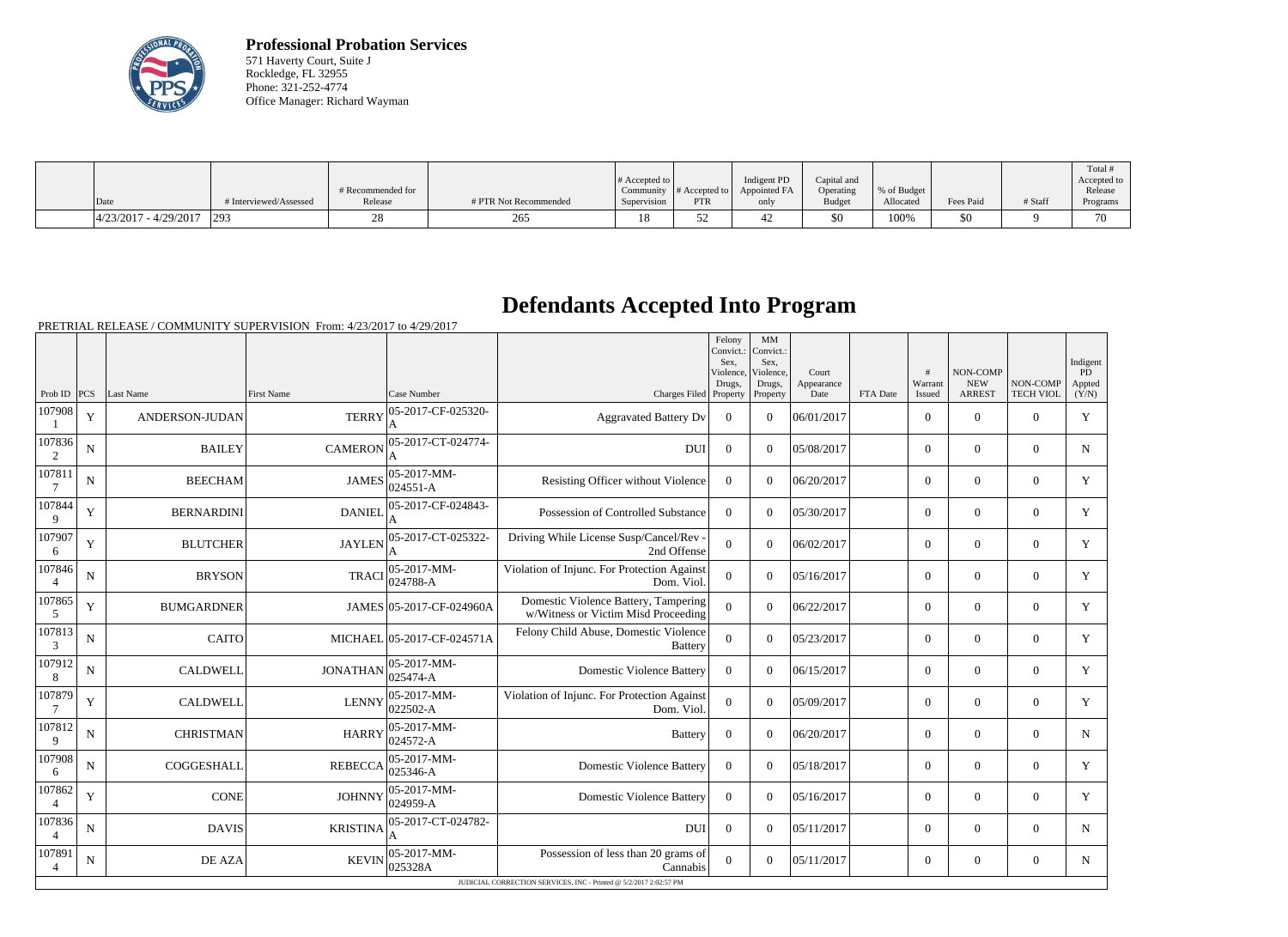## **Defendants Accepted Into Program**

|                    |             |                         |                 |                            |                                                                                                    | Felony<br>Convict.:<br>Sex. | MM<br>Convict.:<br>Sex,         |                             |          |                        |                                         |                              | Indigent               |
|--------------------|-------------|-------------------------|-----------------|----------------------------|----------------------------------------------------------------------------------------------------|-----------------------------|---------------------------------|-----------------------------|----------|------------------------|-----------------------------------------|------------------------------|------------------------|
| Prob ID            | PCS         | Last Name               | First Name      | Case Number                | Charges Filed Property                                                                             | Violence,<br>Drugs,         | Violence,<br>Drugs,<br>Property | Court<br>Appearance<br>Date | FTA Date | #<br>Warrant<br>Issued | NON-COMP<br><b>NEW</b><br><b>ARREST</b> | NON-COMP<br><b>TECH VIOL</b> | PD.<br>Appted<br>(Y/N) |
| 107872<br>6        | ${\bf N}$   | <b>DELVALLE</b>         | <b>MICHAEL</b>  | 05-2017-CT-025147-         | <b>DUI</b>                                                                                         | $\overline{0}$              | $\overline{0}$                  | 05/12/2017                  |          | $\mathbf{0}$           | $\theta$                                | $\Omega$                     | N                      |
| 107872             | $\mathbf N$ | <b>DUNKIN</b>           | <b>MACY</b>     | 05-2017-CT-025141-         | <b>DUI</b>                                                                                         | $\overline{0}$              | $\theta$                        | 05/12/2017                  |          | $\mathbf{0}$           | $\overline{0}$                          | $\Omega$                     | N                      |
| 107901<br>3        | Y           | <b>EDMONSON</b>         | <b>JASON</b>    | 05-2017-CT-022478-         | Driving While License Susp/Cancel/Rev -<br>1st Offense                                             | $\Omega$                    | $\theta$                        | 05/08/2017                  |          | $\overline{0}$         | $\theta$                                | $\Omega$                     | Y                      |
| 107901<br>6        | $\mathbf Y$ | <b>EDMONSON</b>         | <b>JASON</b>    | 05-2017-CT-<br>0210704A    | Driving While License Susp/Cancel/Rev -<br>2nd Offense                                             | $\Omega$                    | $\theta$                        | 05/08/2017                  |          | $\overline{0}$         | $\overline{0}$                          | $\Omega$                     | Y                      |
| 107813<br>2        | ${\bf N}$   | <b>ELLIXSON</b>         | <b>STEVEN</b>   | 05-2017-CT-024573-         | <b>DUI</b>                                                                                         | $\overline{0}$              | $\theta$                        | 05/08/2017                  |          | $\mathbf{0}$           | $\overline{0}$                          | $\Omega$                     | N                      |
| 107912<br>2        | $\mathbf N$ | <b>FORD</b>             | <b>NORMAN</b>   | 05-2017-CT-025499-<br>А    | <b>DUI</b>                                                                                         | $\overline{0}$              | $\theta$                        | 05/15/2017                  |          | $\mathbf{0}$           | $\overline{0}$                          | $\Omega$                     | N                      |
| 107828<br>9        | ${\bf N}$   | <b>FOSTER</b>           |                 | CHANTAL 05-2017-CF-024621A | Battery on Law Officer or Firefighter,<br>Resisting Officer without Violence                       | $\Omega$                    | $\theta$                        | 05/30/2017                  |          | $\overline{0}$         | $\theta$                                | $\Omega$                     | Y                      |
| 107903<br>3        | ${\bf N}$   | <b>GARBERINA-WALKER</b> | <b>DIANE</b>    | 05-2017-MM-<br>025327-A    | <b>BATTERY DOMESTIC VIOLENCE (3)</b><br>CTS.)                                                      | $\overline{0}$              | $\overline{0}$                  | 06/15/2017                  |          | $\overline{0}$         | $\boldsymbol{0}$                        | $\Omega$                     | Y                      |
| 107891             | ${\bf N}$   | <b>HALLBERG</b>         | <b>RACHEL</b>   | 05-2017-CT-025329-         | <b>DUI</b>                                                                                         | $\overline{0}$              | $\theta$                        | 05/19/2017                  |          | $\mathbf{0}$           | $\overline{0}$                          | $\theta$                     | N                      |
| 107833             | $\mathbf N$ | <b>HARE</b>             |                 | HAROLD 05-2017-CF-024672A  | TRESPASS IN A POSTED<br>CONSTRUCTION SITE, Inhalation of<br>Harmful Chemical Substance             | $\Omega$                    | $\theta$                        | 05/30/2017                  |          | $\mathbf{0}$           | $\overline{0}$                          | $\theta$                     | Y                      |
| 107833<br>9        | $\mathbf Y$ | <b>HARPER</b>           | <b>MONICA</b>   | 05-2017-CF-024598-         | Aggravated Battery On A Pregnant Person                                                            | $\bf{0}$                    | $\theta$                        | 05/23/2017                  |          | $\overline{0}$         | $\overline{0}$                          | $\theta$                     | Y                      |
| 107812<br>3        | $\mathbf N$ | <b>HARRIS</b>           | <b>KEVIN</b>    | 05-2017-MM-<br>024560-A    | <b>Domestic Violence Battery</b>                                                                   | $\Omega$                    | $\overline{0}$                  | 05/08/2017                  |          | $\mathbf{0}$           | $\overline{0}$                          | $\overline{0}$               | Y                      |
| 107845<br>$\Omega$ | ${\bf N}$   | <b>HUDSON</b>           | <b>RITA</b>     | 05-2017-MM-<br>024761-A    | <b>Domestic Violence Battery</b>                                                                   | $\overline{0}$              | $\theta$                        | 06/15/2017                  |          | $\mathbf{0}$           | $\overline{0}$                          | $\Omega$                     | Y                      |
| 107811             | $\mathbf N$ | <b>JONES</b>            | <b>TYRONE</b>   | 05-2017-MM-<br>024561A     | Trespass after warning, Resisting Officer<br>without Violence                                      | $\overline{0}$              | $\overline{0}$                  | 06/15/2017                  |          | $\mathbf{0}$           | $\overline{0}$                          | $\overline{0}$               | Y                      |
| 107815<br>5        | ${\bf N}$   | <b>KIRK</b>             | <b>TIMOTHY</b>  | 05-2017-MM-<br>024639A     | DUI, DUI with Property Damage, Resisting<br>Officer without Violence, No Motorcycle<br>Endorsement | $\theta$                    | $\mathbf{0}$                    | 05/10/2017                  |          | $\boldsymbol{0}$       | $\boldsymbol{0}$                        | $\mathbf{0}$                 | $\mathbf N$            |
| 107911             | ${\bf N}$   | <b>KRACK</b>            | <b>THOMAS</b>   | 05-2017-CT-025484-         | DUI                                                                                                | $\overline{0}$              | $\overline{0}$                  | 05/19/2017                  |          | $\boldsymbol{0}$       | $\overline{0}$                          | $\overline{0}$               | N                      |
| 107844<br>5        | $\mathbf Y$ | <b>KUVEKE</b>           | <b>THOMAS</b>   | 05-2017-MM-<br>024767-A    | BATTERY DOMESTIC VIOLENCE (2<br>CTS.)                                                              | $\mathbf{0}$                | $\mathbf{0}$                    | 05/16/2017                  |          | $\boldsymbol{0}$       | $\overline{0}$                          | $\overline{0}$               | Y                      |
| 107853<br>6        | $\mathbf N$ | <b>LAVIN</b>            | <b>JENNIFER</b> | 05-2017-CT-025001-         | <b>DUI</b>                                                                                         | $\overline{0}$              | $\overline{0}$                  | 05/11/2017                  |          | $\boldsymbol{0}$       | $\overline{0}$                          | $\overline{0}$               | N                      |
| 107911<br>6        | ${\bf N}$   | LENTO                   | <b>PAUL</b>     | 05-2017-CT-025464-         | Driving While License Susp/Cancel/Rev -<br>1st Offense                                             | $\overline{0}$              | $\overline{0}$                  | 05/12/2017                  |          | $\overline{0}$         | $\overline{0}$                          | $\overline{0}$               | $N_{\rm}$              |
| 107836<br>8        | ${\bf N}$   | LOPEZ                   | <b>ALFREDO</b>  | 05-2017-CT-024786-         | DUI                                                                                                | $\overline{0}$              | $\overline{0}$                  | 05/08/2017                  |          | $\boldsymbol{0}$       | $\overline{0}$                          | $\overline{0}$               | N                      |
| 107895<br>3        | ${\bf N}$   | <b>LUPTON</b>           | LUCUS           | 05-2017-CT-025347-         | DUI                                                                                                | $\boldsymbol{0}$            | $\overline{0}$                  | 05/12/2017                  |          | $\boldsymbol{0}$       | $\overline{0}$                          | $\overline{0}$               | $\mathbf N$            |
| 107815<br>9        | $\mathbf N$ | <b>MAHONEY</b>          | <b>DAMON</b>    | 05-2017-MM-<br>024619-A    | DISORDERLY CONDUCT (2 CTS.)                                                                        | $\overline{0}$              | $\overline{0}$                  | 06/05/2017                  |          | $\boldsymbol{0}$       | $\overline{0}$                          | $\mathbf{0}$                 | N                      |
|                    |             |                         |                 |                            | JUDICIAL CORRECTION SERVICES, INC - Printed @ 5/2/2017 2:02:57 PM                                  |                             |                                 |                             |          |                        |                                         |                              |                        |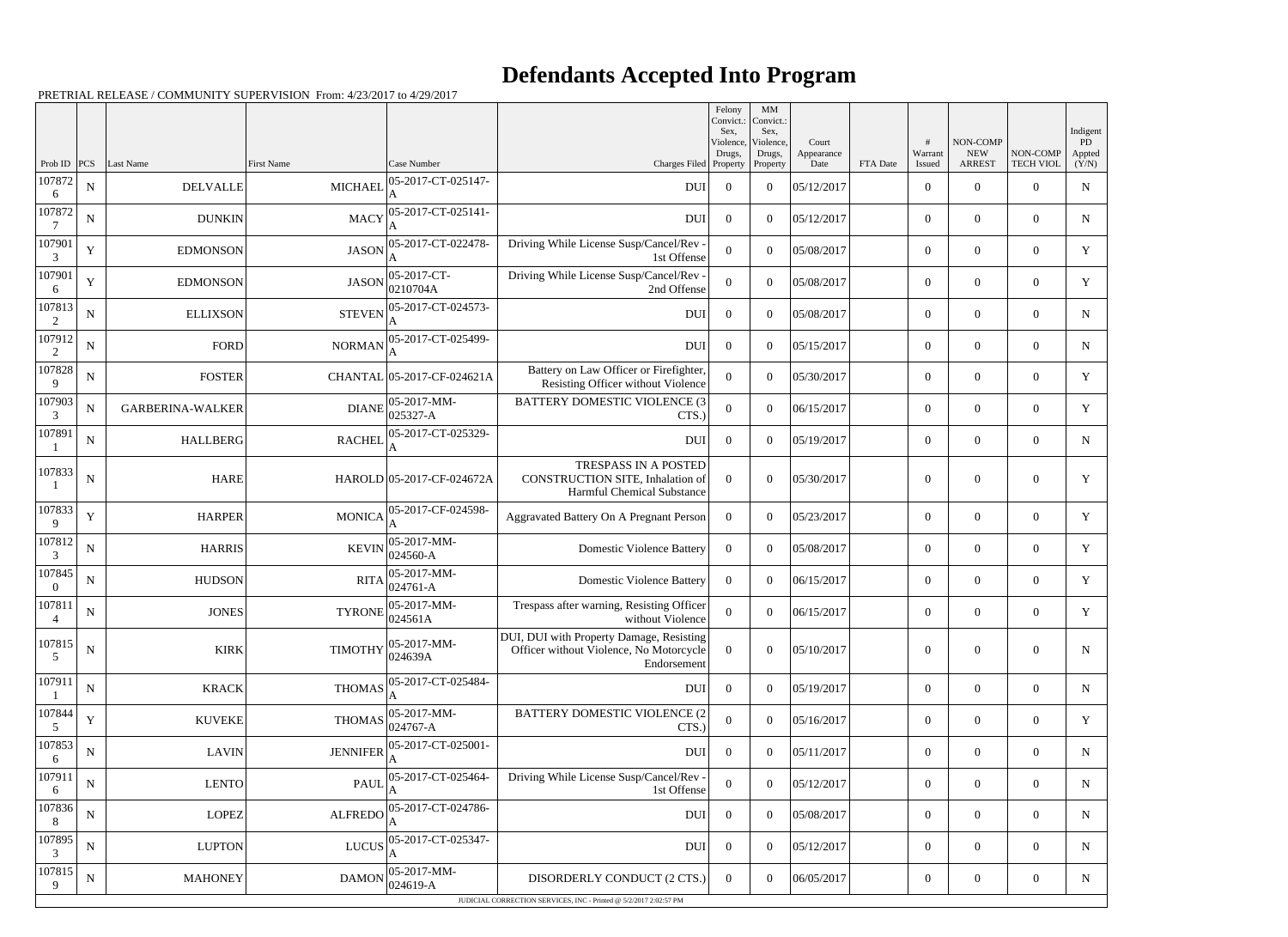## **Defendants Accepted Into Program**

|                    |             |                    |                   |                                                                  |                                                                                                      | Felony<br>Sex.      | $\mathbf{M}\mathbf{M}$<br>Convict.: Convict.:<br>Sex, |                     |          |                  |                        |                  | Indigent     |
|--------------------|-------------|--------------------|-------------------|------------------------------------------------------------------|------------------------------------------------------------------------------------------------------|---------------------|-------------------------------------------------------|---------------------|----------|------------------|------------------------|------------------|--------------|
|                    |             |                    |                   |                                                                  |                                                                                                      | Violence,<br>Drugs, | Violence,<br>Drugs,                                   | Court<br>Appearance |          | Warrant          | NON-COMP<br><b>NEW</b> | NON-COMP         | PD<br>Appted |
| Prob ID            | PCS         | Last Name          | <b>First Name</b> | Case Number                                                      | Charges Filed Property<br>Possession of Drug Paraphernalia,                                          |                     | Property                                              | Date                | FTA Date | Issued           | <b>ARREST</b>          | <b>TECH VIOL</b> | (Y/N)        |
| 107908<br>3        | ${\bf N}$   | <b>MASSIE</b>      | <b>SARA</b>       | 05-2017-MM-<br>025311A                                           | Possession of less than 20 grams of<br>Cannabis                                                      | $\theta$            | $\Omega$                                              | 06/06/2017          |          | $\overline{0}$   | $\Omega$               | $\theta$         | Y            |
| 107905             | Y           | <b>MCAULEY</b>     | <b>STEVEN</b>     | 05-2017-MM-<br>$025305-A$                                        | <b>Domestic Violence Battery</b>                                                                     | $\Omega$            | $\Omega$                                              | 06/06/2017          |          | $\overline{0}$   | $\overline{0}$         | $\overline{0}$   | $\mathbf N$  |
| 107834             | Y           | <b>MILBRY</b>      | <b>REGINAL</b>    | 05-2017-MM-<br>024616A                                           | Domestic Violence Battery, Criminal<br>Mischief General                                              | $\theta$            | $\theta$                                              | 05/31/2017          |          | $\overline{0}$   | $\Omega$               | $\theta$         | Y            |
| 107820             | N           | <b>MILLER</b>      |                   | CORY 05-2017-CT-024634A                                          | DUI, Refusal to Sign or Accept Citation                                                              | $\Omega$            | $\Omega$                                              | 05/08/2017          |          | $\overline{0}$   | $\overline{0}$         | $\overline{0}$   | $\mathbf N$  |
| 107812<br>8        | N           | <b>MUDGE</b>       |                   | MALLORY 05-2017-CF-024575A                                       | Domestic Battery By Strangulation, False<br>Imprisonment                                             | $\Omega$            | $\Omega$                                              | 05/23/2017          |          | $\overline{0}$   | $\Omega$               | $\Omega$         | Y            |
| 107883<br>8        | N           | <b>NORMAN</b>      |                   | PAUL 05-2016-CF-011025A                                          | FTA REF: FELONY CHILD ABUSE                                                                          | $\theta$            | $\Omega$                                              | 05/10/2017          |          | $\overline{0}$   | $\overline{0}$         | $\overline{0}$   | $\mathbf Y$  |
| 107837<br>$\Omega$ | ${\bf N}$   | <b>NORRIS</b>      | <b>ALLEN</b>      | 05-2017-CT-024837-                                               | <b>DUI</b>                                                                                           | $\overline{0}$      | $\theta$                                              | 05/19/2017          |          | $\overline{0}$   | $\overline{0}$         | $\theta$         | N            |
| 107908<br>2        | Y           | <b>OSBORNE</b>     |                   | KUAMAINE 05-2017-CF-025307A                                      | Domestic Violence Battery, CRIMINAL<br>MISCHIEF OVER 200 LESS THAN 1000<br><b>DOLLARS</b>            | $\Omega$            | $\Omega$                                              | 06/01/2017          |          | $\overline{0}$   | $\overline{0}$         | $\theta$         | Y            |
| 107813             | ${\bf N}$   | <b>PETERSON</b>    | <b>DANIEL</b>     | 05-2017-MM-<br>024552-A                                          | Possession of Drug Paraphernalia                                                                     | $\Omega$            | $\Omega$                                              | 06/20/2017          |          | $\overline{0}$   | $\Omega$               | $\Omega$         | Y            |
| 107820             | N           | <b>PIMENTEL</b>    | <b>MIGUEL</b>     | 05-2017-MM-<br>$024623 - A$                                      | Trespass after warning                                                                               | $\overline{0}$      | $\Omega$                                              | 05/08/2017          |          | $\overline{0}$   | $\Omega$               | $\Omega$         | $\mathbf N$  |
| 107853<br>5        | ${\bf N}$   | <b>REEVES</b>      | <b>HARRY</b>      | 05-2017-CT-024987-                                               | <b>DUI</b>                                                                                           | $\overline{0}$      | $\theta$                                              | 05/11/2017          |          | $\overline{0}$   | $\Omega$               | $\theta$         | N            |
| 107832<br>8        | N           | <b>RICHARDSON</b>  | <b>LADRAVIUS</b>  | 05-2017-MM-<br>$024602 - A$                                      | <b>Domestic Violence Battery</b>                                                                     | $\Omega$            | $\Omega$                                              | 05/15/2017          |          | $\overline{0}$   | $\overline{0}$         | $\overline{0}$   | N            |
| 107844<br>8        | Y           | <b>RIVERS</b>      |                   | KISA 05-2016-CF-019597A                                          | Resisting Officer without Violence                                                                   | $\overline{0}$      | $\theta$                                              | 05/01/2017          |          | $\overline{0}$   | $\Omega$               | $\theta$         | N            |
| 107913<br>3        | ${\bf N}$   | <b>RODRIGUES</b>   |                   | $SANDY$ $\left  \frac{05-2017-MM}{025} \right $<br>$ 025487 - A$ | Domestic Violence Battery                                                                            | $\mathbf{0}$        | $\overline{0}$                                        | 05/16/2017          |          | $\boldsymbol{0}$ | $\boldsymbol{0}$       | $\overline{0}$   | Y            |
| 107835             | ${\bf N}$   | <b>RODRIGUEZ</b>   | <b>JULIAN</b>     | 05-2017-CT-024779-                                               | <b>DUI</b>                                                                                           | $\overline{0}$      | $\boldsymbol{0}$                                      | 05/11/2017          |          | $\overline{0}$   | $\overline{0}$         | $\overline{0}$   | N            |
| 107847<br>5        | Y           | <b>ROWSON</b>      |                   | SHAKIEM 05-2017-CF-024770A                                       | Uttering A Forged Instrument, Grand<br>Theft                                                         | $\boldsymbol{0}$    | $\theta$                                              | 05/30/2017          |          | $\overline{0}$   | $\boldsymbol{0}$       | $\overline{0}$   | Y            |
| 107913             | $\mathbf Y$ | <b>SMITH</b>       | <b>TODD</b>       | 05-2017-MM-<br>$025480 - A$                                      | <b>Domestic Violence Battery</b>                                                                     | $\overline{0}$      | $\Omega$                                              | 05/16/2017          |          | $\overline{0}$   | $\overline{0}$         | $\overline{0}$   | N            |
| 107811<br>9        | ${\bf N}$   | <b>STANLEY</b>     | <b>SEAN</b>       | 05-2017-MM-<br>024588-A                                          | <b>Domestic Violence Battery</b>                                                                     | $\overline{0}$      | $\Omega$                                              | 05/08/2017          |          | $\overline{0}$   | $\boldsymbol{0}$       | $\overline{0}$   | Y            |
| 107812<br>2        | ${\bf N}$   | <b>STRASSER</b>    |                   | GLEN 05-2017-CF-024581A                                          | Aggravated Assault With Deadly Weapon<br>Disorderly Intoxication, FELONY<br><b>CRIMINAL MISCHIEF</b> | $\overline{0}$      | $\overline{0}$                                        | 05/25/2017          |          | $\boldsymbol{0}$ | $\boldsymbol{0}$       | $\overline{0}$   | Y            |
| 107834<br>3        | N           | <b>SUMMERFIELD</b> | <b>REBECCA</b>    | 05-2017-MM-<br>024628A                                           | Disorderly Intoxication, Misuse of 911                                                               | $\overline{0}$      | $\overline{0}$                                        | 05/16/2017          |          | $\overline{0}$   | $\boldsymbol{0}$       | $\overline{0}$   | Y            |
| 107812<br>5        | ${\bf N}$   | <b>TEEL</b>        | <b>ARTHUR</b>     | 05-2017-CF-024568-                                               | <b>Aggravated Assault Domestic Violence</b>                                                          | $\overline{0}$      | $\overline{0}$                                        | 05/25/2017          |          | $\overline{0}$   | $\boldsymbol{0}$       | $\overline{0}$   | Y            |
|                    |             |                    |                   |                                                                  | JUDICIAL CORRECTION SERVICES, INC - Printed @ 5/2/2017 2:02:57 PM                                    |                     |                                                       |                     |          |                  |                        |                  |              |